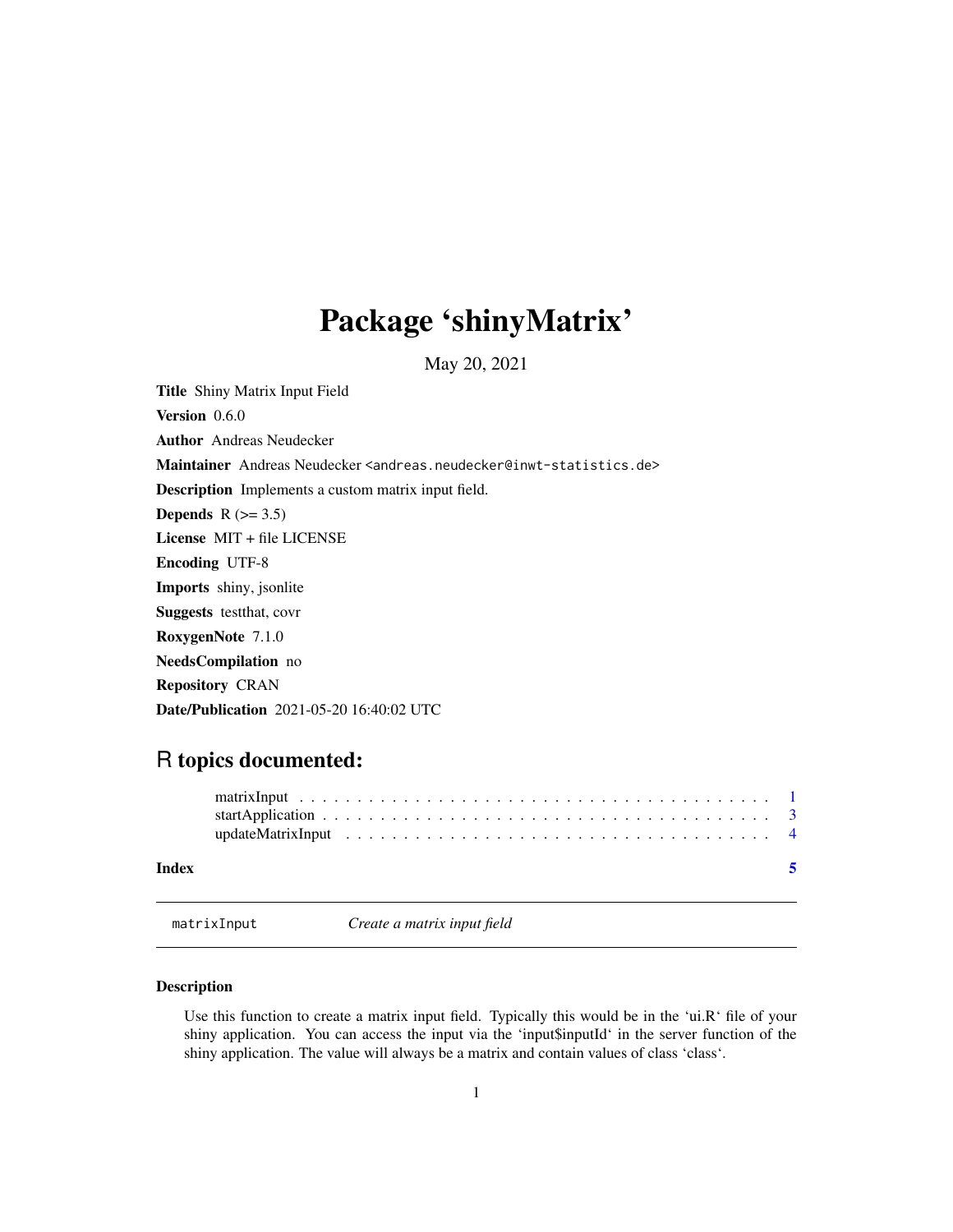#### Usage

```
matrixInput(
  inputId,
  label = NULL,value = matrix("", 1, 1),inputClass = "",
  rows = list(),
  \text{cols} = \text{list}(),class = "character",
 paste = FALSE,
  copy = FALSE,copyDoubleClick = FALSE,
 pagination = FALSE,
  lazy = FALSE
)
```
#### Arguments

| inputId         | The input slot that will be used to access the value                                                          |
|-----------------|---------------------------------------------------------------------------------------------------------------|
| label           | label for input field                                                                                         |
| value           | Initial value. Should be a matrix                                                                             |
| inputClass      | class of the matrix input html element                                                                        |
| rows            | list of options to configure rows                                                                             |
| cols            | list of options to configure cols                                                                             |
| class           | Matrix will be coerced to a matrix of this class. 'character' and 'numeric' are<br>supported                  |
| paste           | old argument                                                                                                  |
| copy            | old argument                                                                                                  |
| copyDoubleClick |                                                                                                               |
|                 | old argument                                                                                                  |
| pagination      | Use pagination to display matrix                                                                              |
| lazy            | lazy updating of server values. The new values are only sent to the server when<br>no input field is visible. |

#### Details

The parameters 'rows' and 'cols' take a list of arguments. Currently, the following arguments are supported:

n number of rows (is calculated from value as default) names should row/colnames be displayed? The names are taken from value editableNames should row/colnames be editable extend Should the matrix be extended if data is entered in the last row/column? delta how many blank rows/cols should be added?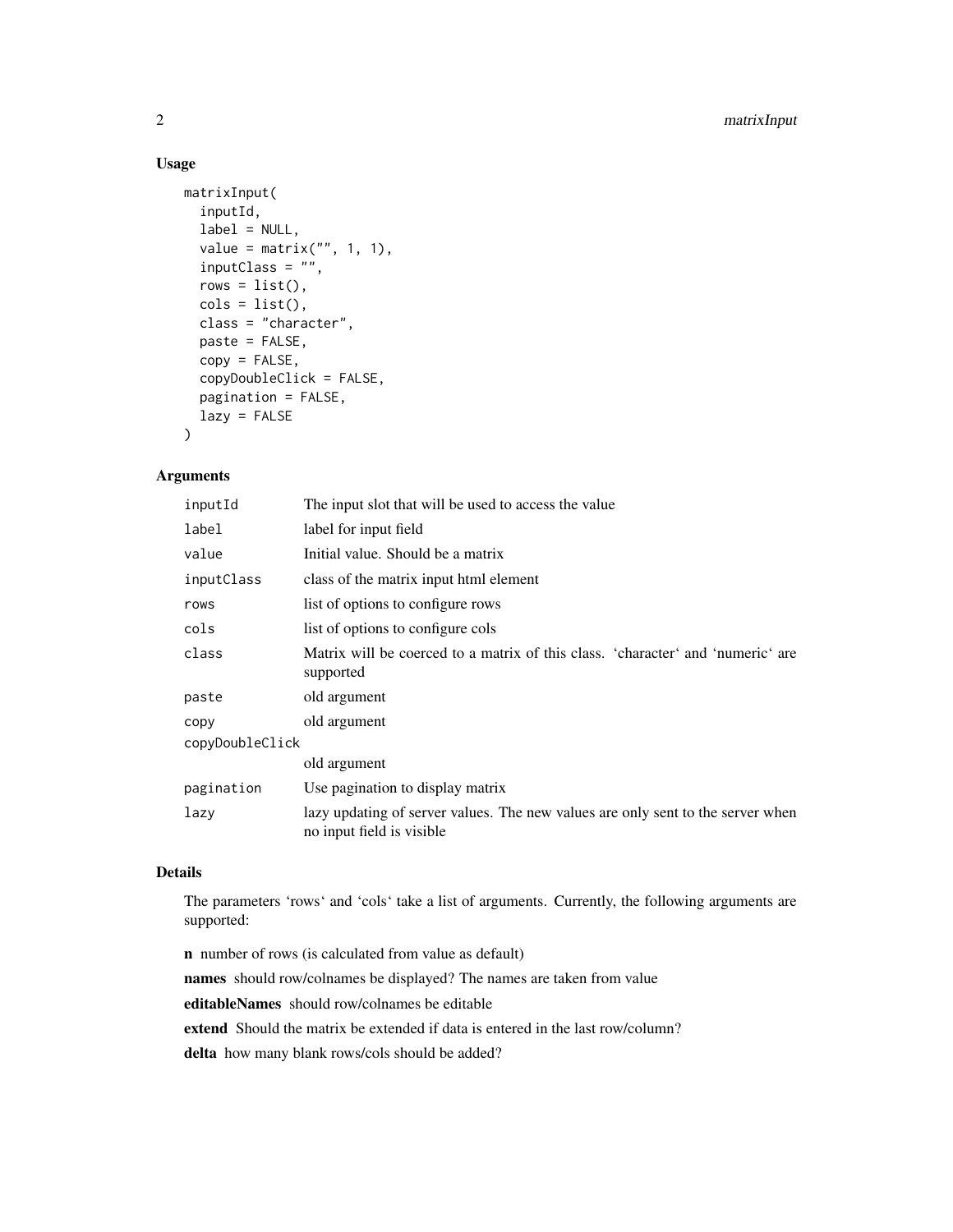<span id="page-2-0"></span>createHeader, updateHeader name of javascript function to override default function to create/update table header. The function needs to have the table element and the data object as argument

getHeader same as createHeader but with table element as only argument

#### Examples

```
matrixInput(
  "myMatrix",
  value = diag(3),
 rows = list(names = FALSE),
  cols = list(names = FALSE)
)
```
startApplication *Start Application*

#### Description

This function starts an example app from the folder 'inst'.

#### Usage

startApplication(app = "app", port = 4242)

#### Arguments

| app  | name of the folder in 'inst' |
|------|------------------------------|
| port | port of web application      |

#### Examples

```
## Not run:
startApplication("appCopy")
```
## End(Not run)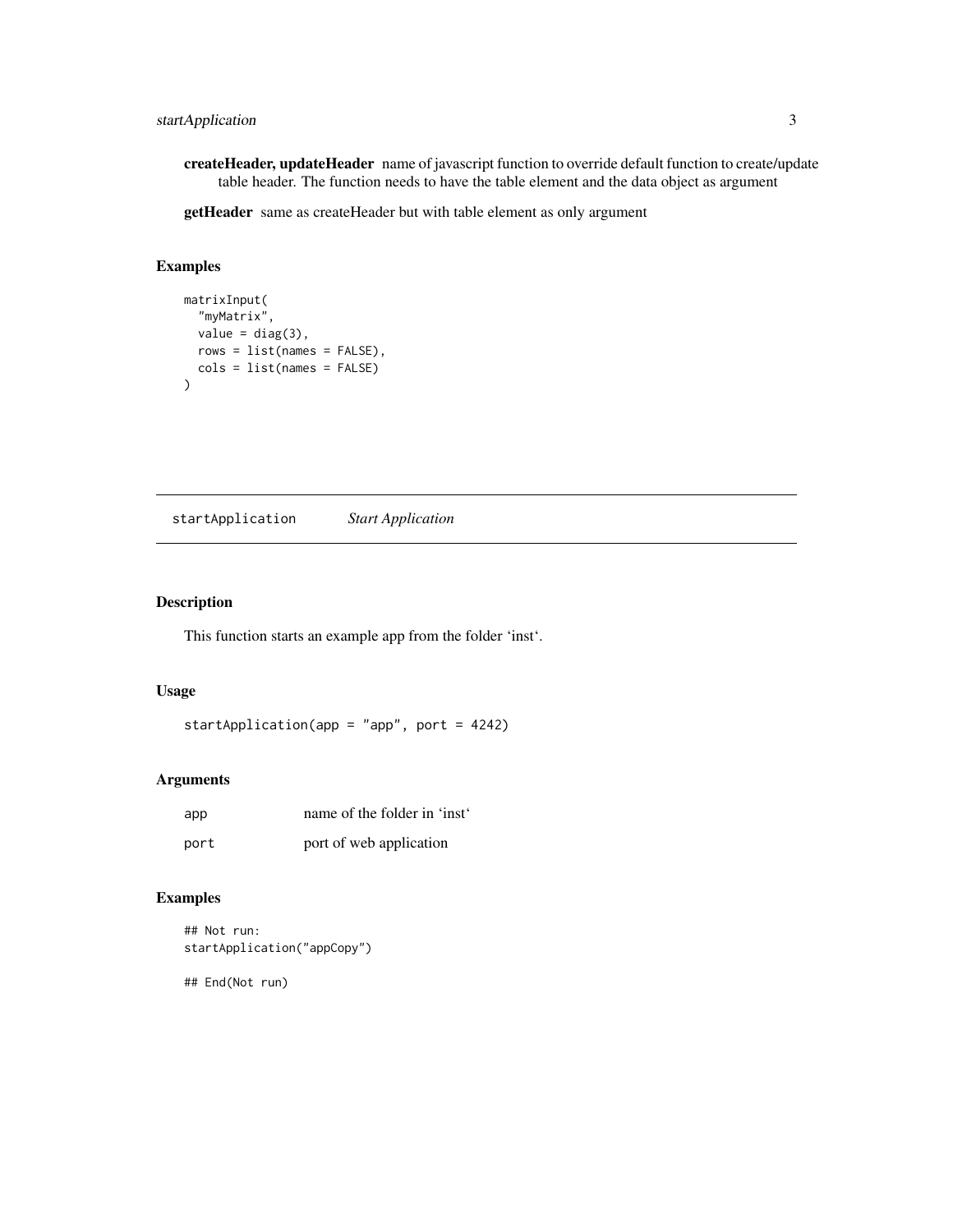<span id="page-3-0"></span>updateMatrixInput *Update matrix input*

#### Description

This function updates the matrix input from R created with 'matrixInput'. It works like the other updateXXXInput functions in shiny.

#### Usage

updateMatrixInput(session, inputId, value)

#### Arguments

| session | shiny session        |
|---------|----------------------|
| inputId | id of matrix input   |
| value   | new value for matrix |

#### Examples

## Not run: updateMatrixInput(session, "myMatrix", diag(4))

## End(Not run)